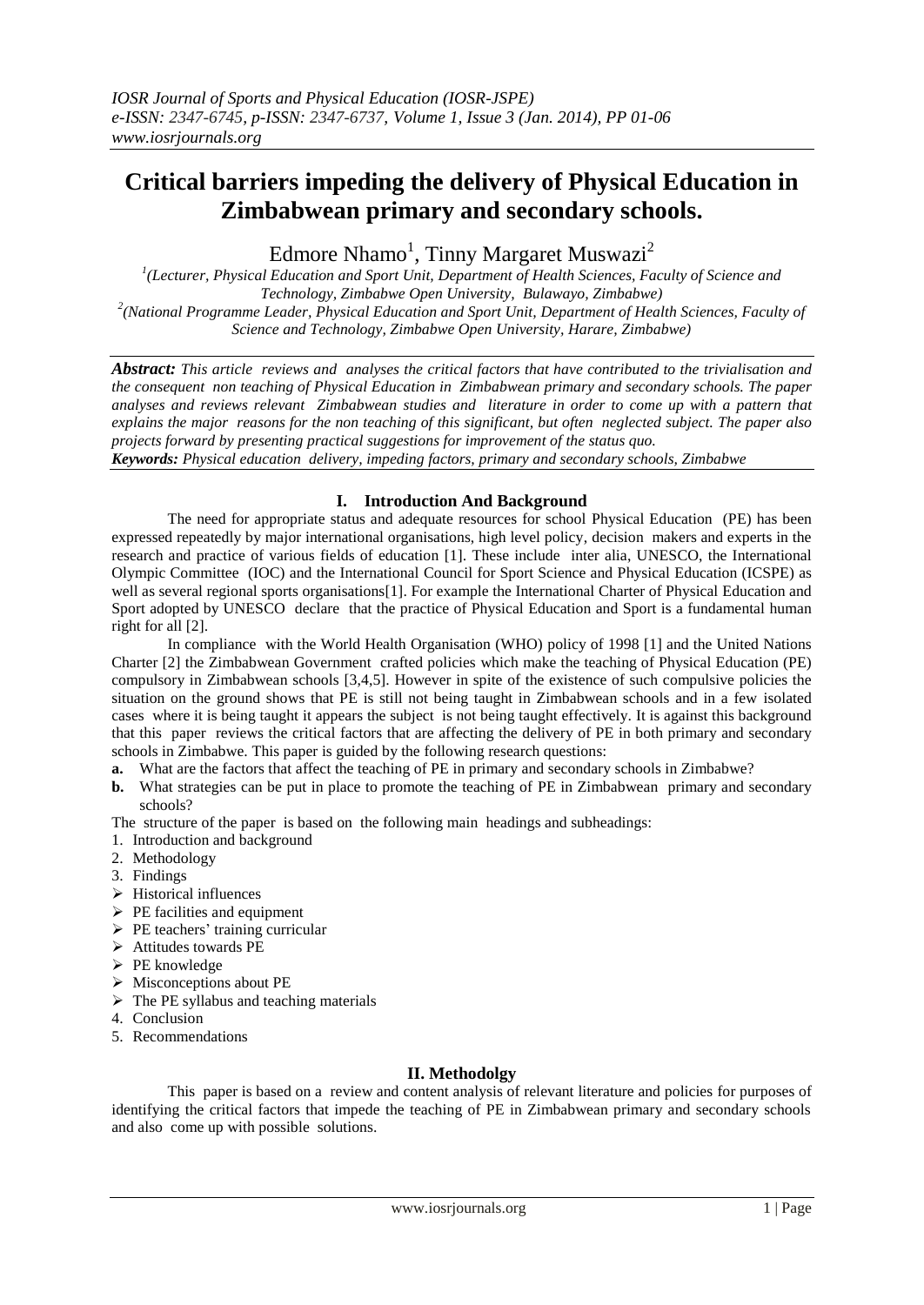## **III. Findings**

The review led to the identification of the following main thematic ereas which explain the reasons behind the non teaching of PE in Zimbabwean primary and secondary schools:

#### *3.1 Historical influences*

The teaching of PE and Sport in Zimbabwe seems to be suffering from both local and global historical influences. The global influences span back to the ancient times of human existence. While Sport was somewhat organised in ancient Zimbabwe, generally there were no organised Physical Education (PE) programmes as such in primitive society nor in the culture of any ancient nations. Apprenticeship was the main mode of PE instruction in these societies [6]. Physical Education was generally encouraged for military training in most oriental ancient nations [6] and in the african ancient nations PE was mainly encouraged for military and hunting purposes. It can be concluded that PE per ser was less essential in the lives of many ancient people, but was undertaken as an indirect instrument of human survival. In Egypt for example, PE was regarded merely as training in certain physical skills, such as swimming for recreational purposes and dancing for religious purposes among people of higher social classes, and as training in motor skills required by their jobs among people of lower social classes [6].

It is also noted that in the dark ages PE activities were affected by two particular movements i.e. asceticism and scholasticism. Scholasticism is the belief that facts are the most essential iterms of one's education [7]. The belief de-emphasized the physical as being unimportant and unnecessary [7]. It is apparent that the concept of scholasticism seems to have been passed down from generation to generation and its influnce is apparent in today's PE activities the world over [7]. Asceticism on the other hand refers to an early christian concept based on the belief that evil existed in the body and therefore the body should be subordinated to the spirit which was pure [7]. In line with asceticism the body was believed to be possessed by evil and hence must be tortured. The implication of asceticism was that any institution associated with this concept would not allow PE to be part of its curriculum [6].

In the history of Zimbabwe the colonial legacy of inequalites based on race, marginalised the blacks who formed and still form the majority of the population in the political, economic and cultural domains [6]. The disciplines of PE, Sport and Culture were heavily characterised by ills of injustice, racial discrimination and prejudice [6] emanating from the colonial legacy. During the colonial period PE was not valued by the majority of blacks since it was viewed as play, controlled by whites, elitist and was based on western activities, values and beliefs [6]. It can be observed that while Zimbabwean PE activities have undergone some tranformation and metamorphosis towards the better the discipline is still being haunted by the historical influences articulated above.

## *3.2 PE facilities and equipment*

Research conducted by the Nziramasanga commission of inquiry into eductaion and training in 1999 in Zimbabwe revealed that most PE and Sport facilities in primary schools particulary in rural areas, farming areas and high density surbubs are substandard and inadequate [8]. Evidence was also availed to the commission to suggest that the equipment required for teaching PE are expensive and not easily available [8]. The evidence provided to the commission showed that there is no financial provision for the development of PE and that the general-purpose funds in Zimbabwean schools are too little to support any meaningful PE programmes [8]. The same sentiments are echoed by Musangeya, Kupara, Tanyongana and Mumvuri [6] who say that the successful implementation of the PE syllabus has been adversely affected by inadequate facilities, equipment, instructional materials and finance. While the literature reviewed here may seem outdated it is the authors' contention that the findings are still valid and relevant to the situation currently prevailing in Zimbabwe and the situation could actually be worse off now than it was then. This situation could have been exacerbated by the fact that Zimbabwe is reported to have experienced decades of sustained and severe economic decline from around the year 2000 [9,10] making it difficult for the government in general and schools in particular to have made any meaningful investment in PE equipment and facilities from that time to date. Currently Zimbabwe is experiencing high rates of unemployment, liquidity challenges, low capacity utilization of around 40% in the productive sector, massive closure and downsizing of companies and persistent droughts. The Zimbabwean government has been and still is presiding over an economy which is on a tailspin owing to poor performance of key sectors. It is therefore futile for anyone to expect a government which had and still has its hands full with more immediate economic challenges to have made or make any substantial and meaningful investments in PE equipment and facilities.

The Curriculum development Unit (CDU) [11] also conducted a survey on PE lecturers and student teachers and made similar findings as those discussed above. The CDU [11] reports that both the lecturers and student teachers surveyed expressed concern about the lack of basic facilities and equipment in former group B (African schools) and the deteriorating state of facilities in former group A (European schools) because of lack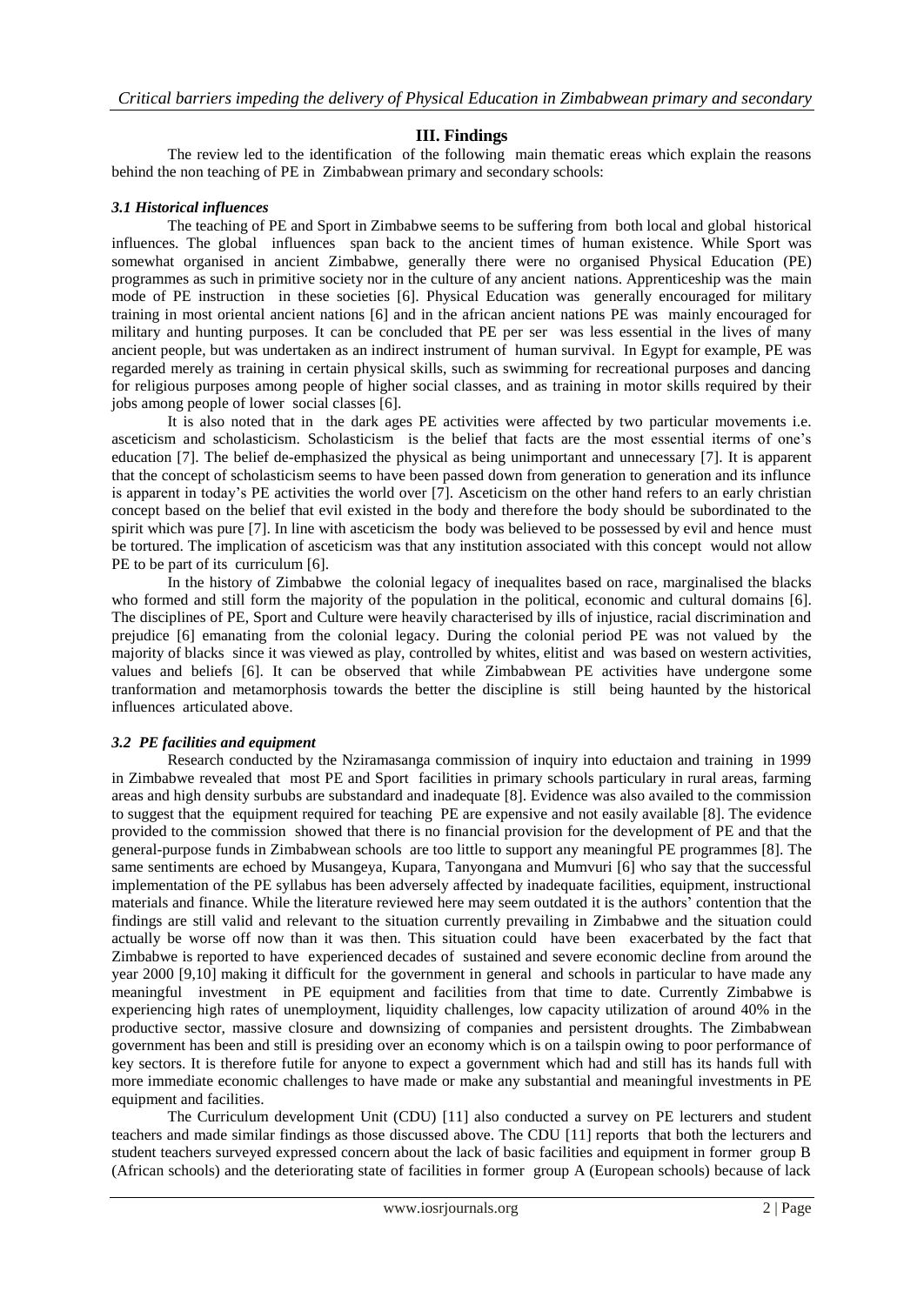of care or refurbishment. The study also revealed that only a few schools have a swimming pool, tennis court and basketball court making it impossible to teach these and many other activities in PE lessons [11].

#### *3.3 PE teachers' training curriculum*

It has been observed that not much research and evaluation has been carried out on PE programmes in teachers' training colleges in Zimbabwe [8]. The situation during the period of the Nziramasanga [8] research indicated that there was no special entry for enrolling student teachers in PE training [8].This situation is no different today as it was then because there are still no special entry requirements for one to do PE at teachers' colleges in Zimbabwe thereby making the earlier research findings quite contemporary. This is so because there is still no public examination in PE in primary and secondary schools in Zimbabwe hence it is not mandatory for one to have done PE at primary or secondary school to be enrolled for PE training at teachers' colleges [8]. Most students who enroll for PE training do so as a last resort [11] usually after failing to secure places in other college departments generally perceived as more scholastic or academic**.**

Nziramasanga [8] observed that while all primary school teachers do Physical Education (PE) at college, the majority of these primary school teachers themselves pointed out that they do not have the necessary competencies to teach PE effectively. The training which the student teachers receive at college during their initial training does not make them specialists teachers of the subject [8]. This view is supported by Musangeya et al [6], who also observed that teachers' training colleges that train PE teachers mainly produce non specialist teachers and a few PE specialist teachers for primary schools. The CDU [11] also explains that the lecturers surveyed in their study were of the opinion that the specialist PE teachers produced by the colleges were not as many and as competent as they wished because most colleges are understaffed or staffed with under-qualified or unqualified lecturers. In addition the students who mostly have a poor PE background do not specialize in PE only since they have to do other academic subjects because of the general shortage of teachers in the country [11] and the general nature of the teachers' training curriculum. However it is important to note that this situation could have changed slightly since Zimbabwe now has student teachers doing double majors in PE in secondary school teachers' colleges like Hillside and Belvedere, but the situation in primary school teachers' colleges remain unchanged.

The evidence provided to the commission also showed that physical education programmes in colleges are neither standardized nor comprehensive.

#### *3.4 Attitudes towards PE*

One of the major problems affecting the teaching of PE is the usually covert though sometimes overt widely reported negative attitudes of senior administrators, education officers, heads of schools, some teachers, parents and other key stakeholders towards the subject [6]. The reasons given for such negative attitudes include lack of knowledge of what PE is as well as its purpose and benefits [6, 10]. The lecturers and students surveyed also blamed the Zimbabwean colonial past, discussed above, as contributing to the negative attitudes [11].This is because in Zimbabwean African schools PE was given little emphasis and was constructed as a worthless subject in an entirely academic curriculum [11]. The absence of public examination in the subject and lack of defined career paths in PE was also regarded as a reason for the negative attitudes towards the subject [11].

#### *3.5 PE knowledge*

The increasing under-utilization of the opportunities offered by schools to provide adequate PE and physical activity is caused by several factors [1]. The basic reason given being ignorance of the importance of physical activity for young people. This in turn is considered to be largely due to the fact that policy and decision makers, teachers and other professionals, parents and various other concerned stakeholders and organizations have no adequate knowledge of the need for PE, physical activities and its benefits for the present and future health and well being of young people [1].

#### *3.6 Misconceptions about PE*

The dearth of knowledge explained above have also contributed to a lot of misconceptions about PE which in turn adds to the low status and subsequent non teaching of the subject. The following are some of the most commonly reported misconceptions about PE:

Some people believe that PE is for dull students [12]. This stems from the misguided view that PE is concerned with the physical and not the intellectual, social and emotional objectives of education. Its teachers are often also labeled as dull [12]. This belief de-emphasizes the physical as being subordinate to academic (scholastic) work. This also arises because PE is not normally done in the classroom, does not have written exercises, homework, tests or internal or public examinations [12]. However as argued by Bucher and Thaxton [13] this belief is not true because PE have been proved to meet the cognitive, affective and psychomotor needs of the learner. The cognitive needs of learners refer to the need for knowledge, which is the ability to recognize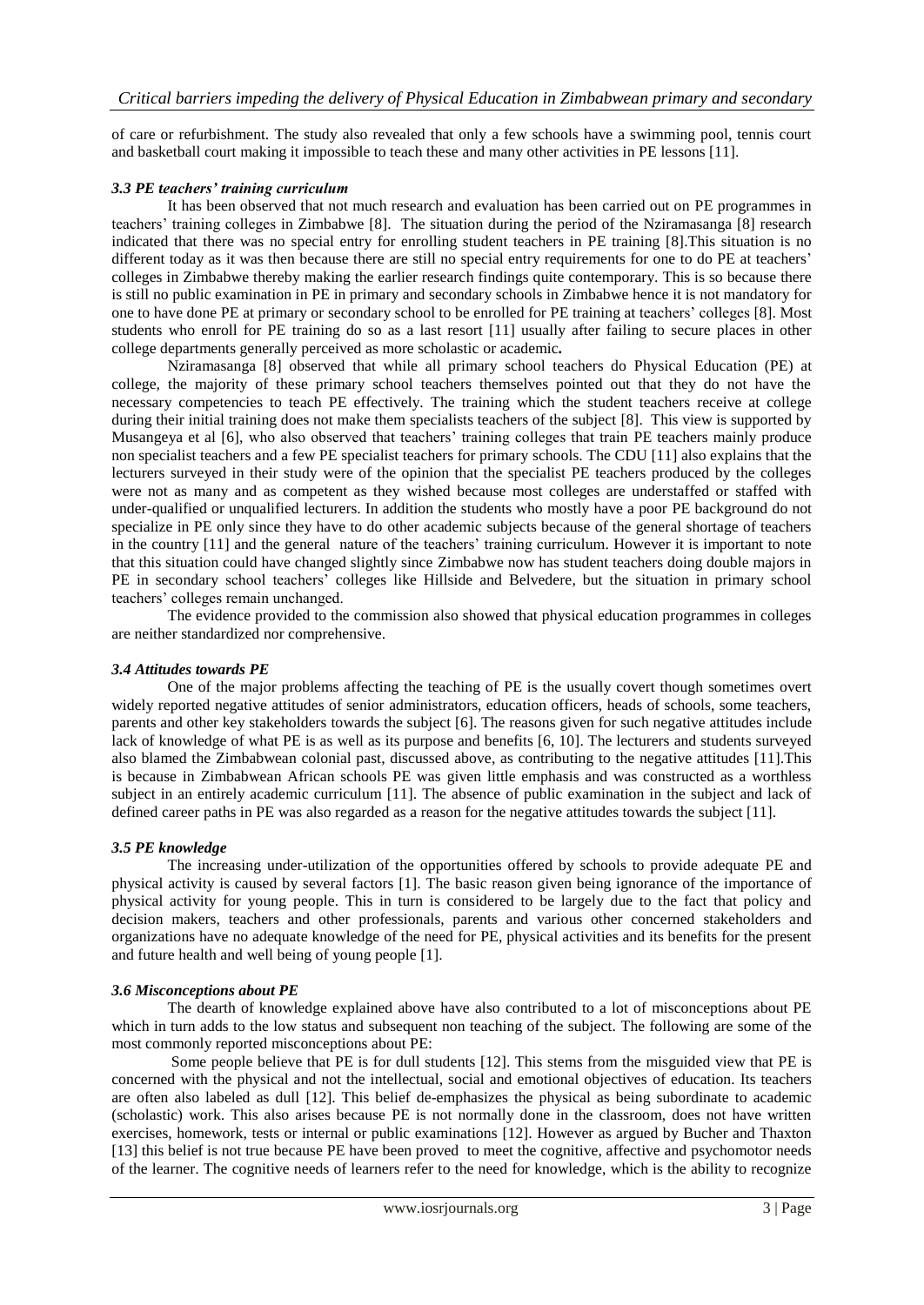and recall specific facts, methods for organizing information and theories. The knowledge component in PE is imparted when teachers teach rules, tactics, strategies, terminology, history and current events, body systems and scientific concepts [13]. On the other hand, the psychomotor or techno motor needs of pupils which involves the learning of neuromuscular skill, is catered for when learners are involved in skill construction, skill stabilization and skill differentiation which are all components of skill learning [13]. The affective and social needs refer to the emotional and social aspects of learning. These are catered for when PE stimulates feelings about self and about others. It is important to note that PE is arguably the only subject which can educate students physically, mentally and socially. Physical Education (PE) is therefore no longer an appendage to the curriculum but a foundation subject for basic education [13].

Another misconception is the belief that PE is not an important academic subject. This arises from the fact that PE is not compulsory and there are no public examinations for the subject in most countries worldwide [12] including in Zimbabwe.

PE has also been confused with Sport, because the content of PE is from the generic sport forms and this has always been the traditional view [12]. This view has resulted in the belief that PE can be dispensed with since it is also done in the afternoon in most if not all Zimbabwean schools [12]. In this context PE is therefore seen as an unnecessary duplication of sport and hence a waste of valuable time.

Some people believe that taking part in PE leads to the development of unattractive bulging muscles [14]. Parents and teachers often believe that involvement in PE will make their students especially girls physically unattractive [14]. Many girls and women are sometimes said to express the same fears [14]. However this is a misconception because research has shown that bulging muscles depend on the presence of androgens in the body and women do not usually possess these hormones in amounts enough to cause muscular bulges [14]. Even boys would need to undergo heavy, structured training with weights to gain bulging muscles [14] and follow strict dieting regimes.

Other misconceptions which characterize the discipline of PE include the beliefs that, PE is a form of punishment (teachers who often ask student to do press ups or run laps as punishment seem to perpetuate this misconception); PE is a rest period between academic classes and that PE inculcates bad behavior due to the nature of dressing that characterize it.

### *3.7 The PE syllabus and instructional materials*

Another important issue that has been reported to be a barrier in the delivery of PE in Zimbabwe is the PE syllabus. On the issue of the syllabus the lecturers and student teachers who were surveyed by the CDU [11] said that some schools did not even have a copy of the syllabus and the requisite teaching materials. Although the lecturers hailed the syllabus for being non prescriptive, they criticized it for being too open and not guiding enough in terms of what to teach to whom and when, which is a source of frustration and hence lack of confidence [11]. They said the syllabus does not define the basic common compulsory core curriculum components for all schools to ensure that uniformity prevails [11]. According to the CDU [11] the less prescriptive nature of the syllabus differentiates it from other curriculum subjects that are product oriented, prescriptive, communicative easy to understand and biased towards public examinations.

Musangeya et al [15] also observed that one of the major weaknesses of the schools PE syllabus is that it is a mixture of a teacher's guide and a teaching syllabus, making it difficult to interpret, administer and assess. The syllabus can only be understood and interpreted by competent, highly qualified and highly motivated PE teachers who have been exposed to curriculum development training [15]. Generally the Zimbabwean PE teacher is a generalist and in most cases is unable to interpret this syllabus [15]. The kind of specialist being described here is scarce in Zimbabwe [15]. The following example from the primary school 1997 PE syllabus derived from the grade one body management study area is case in point and illustrates how difficult it can be to interpret the syllabus, The example reads, *" Plan and perform a range of simple actions in response to given*  tasks and stimuli"[16]. The syllabus does not clearly stipulate the "simple actions", "the tasks" and "the stimuli" the teachers' should use which can be very frustrating. These types of statements which characterize the whole syllabus are obviously very difficult to interpret and operationalize unless one is a highly trained and competent physical educator. The syllabus also has a very broad content base which makes it difficult to teach. It is not possible for a PE teacher to be an expert in every content area of the syllabus; this means that they have to rely on other teachers or outside personnel [6] unlike in other subjects.

The content of the syllabus has huge resource implications in terms of facilities, equipment and personnel to teach it [6]. As explained earlier this is a drawback in that the physical resources required by the physical education programme are very expensive and therefore beyond the reach of many Zimbabwean government schools [6]. Research in Zimbabwe indicates that instructional materials required for teaching PE are expensive and not readly available [6, 8].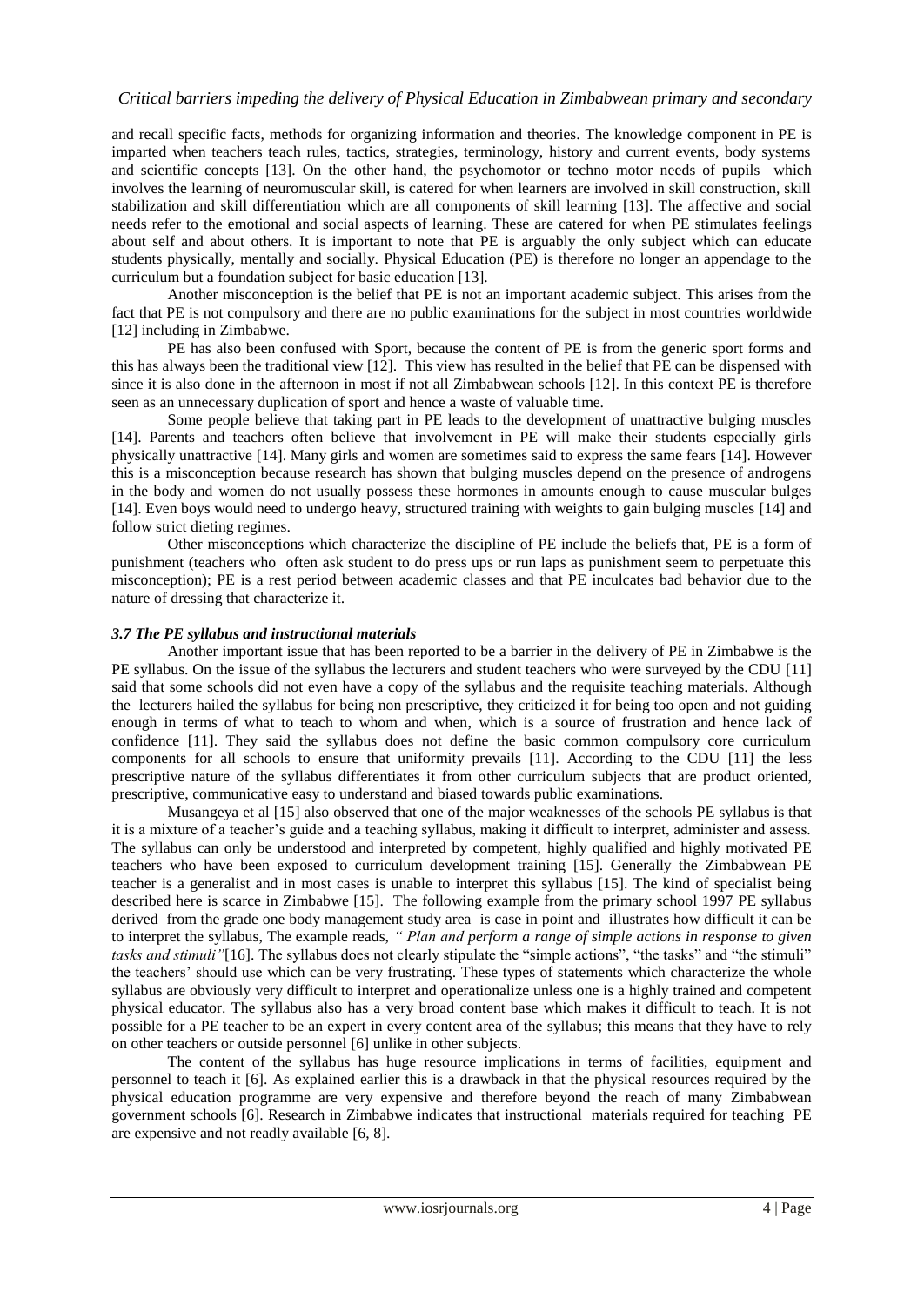#### **IV.Conclusion**

It can be concluded from the review that the delivery of Physical Education (PE) in Zimbabwe primary and secondary schools is being impeded by a host of negative factors most of which are inextricably interlinked and bound together. The factors include the following inter alia: historical influences, lack of PE equipment and facilities, an unfavourable PE teachers training curriculum, negative attitudes towards PE by key stakeholders, lack of knowledge of what PE is, misconceptions about PE and lack of a user friendly PE syllabi that is also not supported by adequate teaching materials.

#### **V. Recommendations**

On the basis of the above findings the paper recommends the following strategies which if adopted by the concerned stakeholders will enhance the teaching of PE at primary and secondary school level in Zimbabwe:

Provincial Education Officers in charge of Sport as well as PE and Sports Coordinators at Cluster and District levels should conduct intensive advocacy training workshops and meetings at schools and/or during statutory district monthly School Heads' meetings and other fora in order to fully explain the meaning and importance of PE. This will help to alleviate the misconceptions, effects of historical influences such as scholasticism and the prevailing negative attitudes of teachers and heads of schools who end up acting as PE curriculum gate keepers.

The Ministry of Primary and Secondary Education should avoid lip service and make PE trully compulsory instead of writing policies and circulars which are disregarded willy nilly by both teachers and Heads of schools. The Ministry of Primary and Secondary Education should seriously consider incoporating elements of the subject in the national Zimbabwe School Examinations Council (ZIMSEC) grade seven general paper to begin with and also later making PE an examinable subject at secondary school level.This will ensure that teachers are compelled to teach the subject.

The government through the Ministry of Primary and Secondary Education in general and the School Development Associations (SDAs) in particular should prioritise investments in PE equipment and facilities. Special PE equipment and facilities levies can be introduced in the schools just like what the SDAs do with school bus levies and other special levies which they often ask parents to pay in addition to normal school fees and levies.

Donor agencies such as UNICEF should also consider providing PE textbooks, equipment and other teaching materials to all schools through the Education Transition Fund as they did with all the other curriculum subjects in Zimbabwe. UNICEF being a UN agency, should lead the way and be seen to be supporting the UN Charter by making PE a trully fundamental human right as well as supporting the spirit and essence of the 2004 UN declaration which pronounced that 2005 be the international year for Physical Education. UNICEF can also consider using the Health Transition Fund to promote PE considering the widely reported health benefits of PE [17]. This can assist in reducing direct health costs since PE has the potential to reduce the risk of lifestyle or non-communicable diseases such as cardiovascular diseases, cancer, diabetes and conditions such as stress, anxiety and depression. PE is also believed to help prevent and reduce hypertension, control body weight, prevent and control osteoporosis and help manage chronic pain [17].

The Ministry of Higher Education and Technology should revise the PE teachers training curriculum so that it is standardised in all teachers' training colleges and also ensure that the teachers produced have enough competencies in the subject. The University of Zimbabwe to which currently all teachers colleges are associates, should develop policies and intensify its oversight role to ensure that the competencies of the teachers being produced in the subject are prioritised inorder to meet the required standards.

The CDU should revise the current PE syllabi in order to make them easier to interpret as well as making them prescriptive by defining the basic common compulsory core curriculum components for all schools in order to ensure that the syllabi are easily understood and that uniformity prevails as is the case in all other curriculum subjects that are product oriented, prescriptive, communicative, easy to understand and biased towards public examinations. In addition PE teachers should be provided with well organised and institutionalised in-service training courses that are both short term and long term and extensive. The CDU should provide detailed teachers' guides, manuals and rule books for various PE content areas and activities.

#### **References**

- [1]. World Health Organization. Promoting active living in and through schools: A World Health Organization Statement. Denmark, Esbjerg; 1998
- [2]. UNESCO. International Charter of Physical Education and Sport; 1978<br>[3]. SRC. Sport and Recreation Policy of Zimbabwe. 1996.<br>[4]. Ministry of Education, Sports, Arts and Culture. National Sports, Arts a
- SRC. Sport and Recreation Policy of Zimbabwe. 1996.
- [4]. Ministry of Education, Sports, Arts and Culture. National Sports, Arts and Culture Secretary's Circular number 2 of 1994
- [5]. Ministry of Education, Sports, Arts and Culture. National Sports, Arts and Culture Secretary's Circular number 5 of 2005